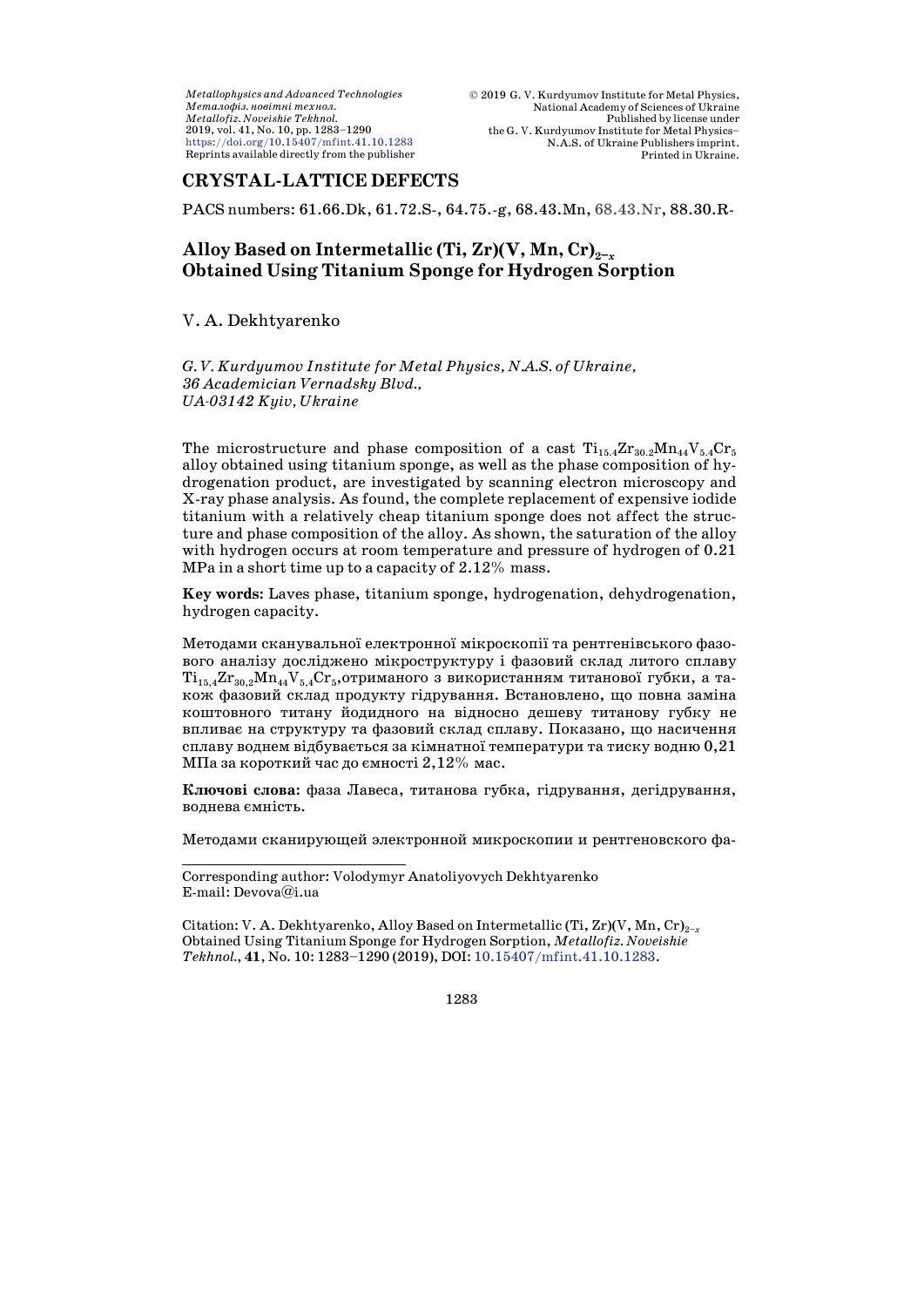зового анализа исследованы микроструктура и фазовый состав литого сплава  $Ti_{15,4}Zr_{30,2}Mn_{44}V_{5,4}Cr_{5}$ , полученного с использованием титановой губки, а также фазовый состав продукта гидрирования. Установлено, что полная замена дорогого титана йодидного на сравнительно дешёвую титановую губку не влияет на структуру и фазовый состав сплава. Показано, что насыщение сплава водородом происходит при комнатной температуре и давлении водорода 0,21 МПа за короткий промежуток времени до ёмкости 2,12% масс.

**Ключевые слова:** фаза Лавеса, титановая губка, гидрирование, дегидрирование, водородная ёмкость.

*(Received May 5, 2019; in final version, August 16, 2019)*

#### **1. INTRODUCTION**

At present, due to the rapid development of hydrogen energy and the active use of hydrogen in the automotive industry, the search for new materials for its safe storage and transportation in a bound state (as hydrides) is promising [1]. Particular attention is paid to the alloys based on the Laves phase  $\text{TiMn}_2$  as they have a fairly high sorption capacity  $H/Me \approx 1$  [2] and are easily activated [3].

It was shown in [4] that partial replacement in the Laves phase  $TiMn<sub>2</sub>$  of titanium by zirconium and manganese by vanadium allows to increase the amount of absorbed hydrogen and improve the sorption kinetics; however, the thermal stability of the resulting hydride increases. The authors have shown that an increase in hydrogen capacity occurs due to the redistribution of hydrogen atoms in the tetrahedral voids. Also, the authors found that an increase in the thermal stability of the resulting hydride is explained by the fact that titanium atoms occupy vacant positions of manganese atoms. The raw components used to obtain the alloy had purity at least 99.9%.

The authors of [5] investigated the hydrogen-adsorption properties of the alloy  $Ti_{0.72}Zr_{0.28}Mn_{1.6}V_{0.4}$  obtained by induction smelting and mechanical alloying. It was shown that, regardless of the method of obtaining, the alloy had two-phase structure comprised of Laves phase and bcc-solid solution; however, the hydrogen capacity significantly differed: for the alloy obtained by the casting method it was up to 2% mass, whereas after mechanical alloying it was only 1.2% mass. Elementary powders with size of 60  $\mu$ m and purity of 99.9% were used to obtain the alloy, irrespective of the manufacturing method.

In the work [6], the possibility of  $(Ti_{0.85}Zr_{0.15})_{1.05}Mn_{1.2}Cr_{0.6}V_{0.1}M_{0.1}$  alloy (where  $M = Ni$ , Fe, Cu) using as a material for hydrogen storage was shown. It was found that this alloy is a single-phase one with the Laves phase, and the maximum hydrogen capacity can be achieved only in one cycle of sorption-desorption. It was also shown that replacing manga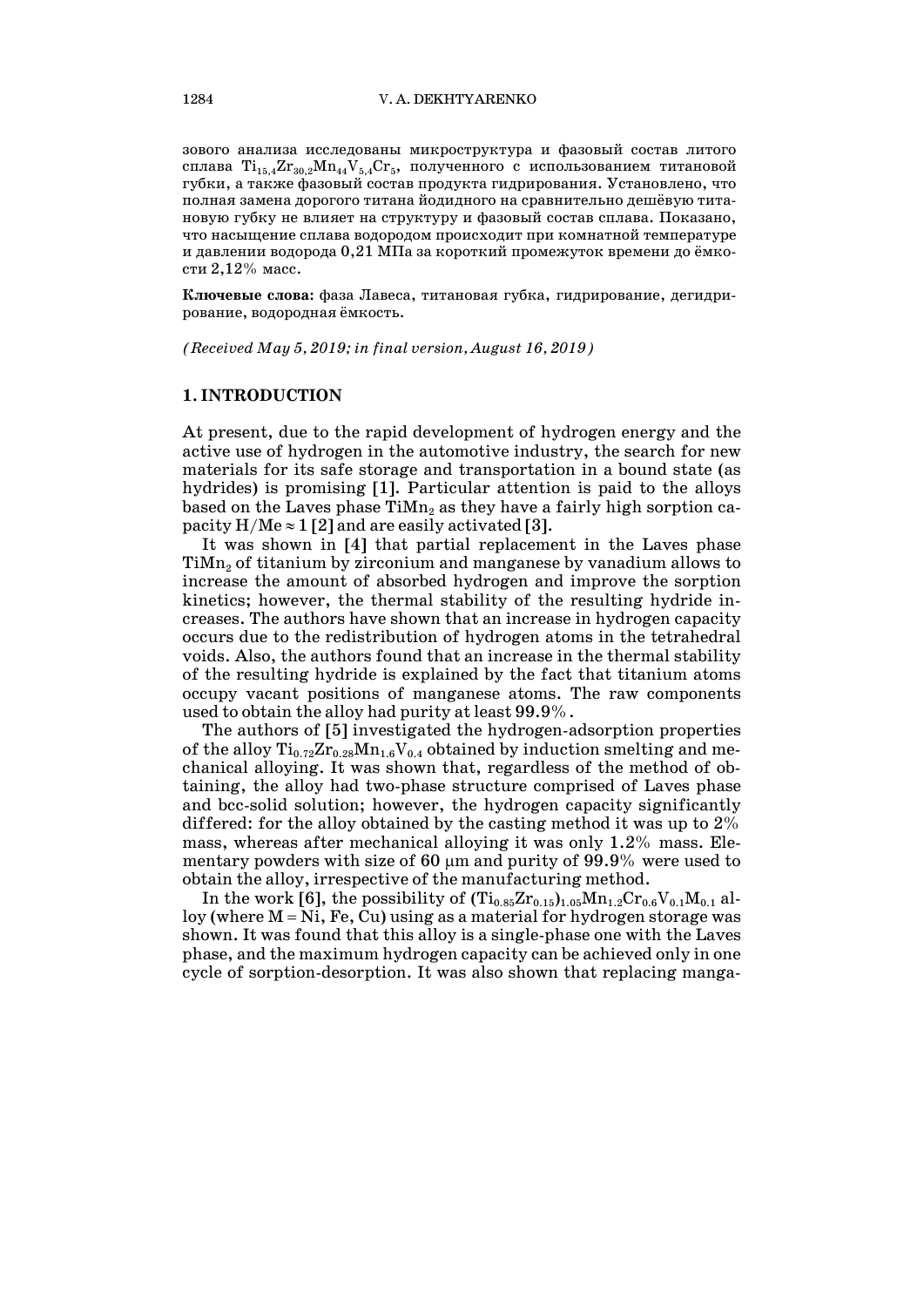nese by Ni, Fe or Cu in the given range leads to an improvement in the processes of sorption and desorption of hydrogen, as well as to increase in hydrogen capacity. The authors used components with a purity of at least 99.5 % to produce the alloy.

The authors of [7] studied the hydrogen-adsorption properties of  $Ti_{1.02}Cr_{1.1}Mn_{0.3}Fe_{0.6}$  alloy with RE additions (RE – La, Ce, Ho), which is used as a material for hydrogen storage. It was shown that in the initial state the alloy had single-phase structure of the Laves phase, and after adding RE a second phase, an oxide based on RE appeared. The addition of RE leads to an increase in the size of the primitive cell, and, consequently, to an increase in the amount of hydrogen absorbed and to the improvement of the sorption and desorption processes. The authors claim that after adding RE the alloys are able to absorb hydrogen at room temperature and pressure of hydrogen 34–43 MPa to a capacity of 1.715% mass. The raw components used to obtain the alloy had purity at least 99%.

Previously, we have shown [8] the prospect of using as a material for safe storage and transport of hydrogen in a bound state the alloy Ti<sub>15.4</sub>Zr<sub>30.2</sub>Mn<sub>44</sub>V<sub>5.4</sub>Cr<sub>5</sub> based on intermetallic (Ti, Zr)(V, Mn, Cr)<sub>2−*x*</sub>. This alloy has rather high for its class hydrogen capacity of 2% mass and the maximum rate of hydrogen desorption is reached at 115°C. Like most other researchers, to obtain the alloy we used high-purity (expensive) components: iodide titanium and zirconium, as well as electrolytic vanadium, manganese and chromium, which significantly increased the cost of the hydride.

The purpose of the present work was to assess the possibility of reducing the cost of the resulting hydride by replacing the high-purity components by cheaper ones. For this goal, previously investigated [8] alloy  $Ti_{15.4}Zr_{30.2}Mn_{44}V_{5.4}Cr_5$  was melted, wherein iodide titanium (\$70 for 1 kg) was replaced by cheap grades of titanium sponge (TG-110, TG-130, TG-TV, \$10 for 1 kg).

## **2. MATERIALS AND METHODS**

The alloy was produced by electric arc melting in a laboratory furnace with a non-expendable tungsten electrode in an atmosphere of purified argon. Titanium sponge, iodide Zr (99.975), electrolytic Mn (99.9), electrolytic V (99.5), electrolytic Cr (99.5) were used as starting components. The deviation of the chemical composition of the alloy from the nominal was determined by fluorescence X-ray spectral analysis (VPA-30). It coincided with the nominal one within the measurement error (0.03%).

Metallographic studies were performed using a scanning electron microscope VEGA3TESCAN.

The phase composition and parameters of crystalline lattices were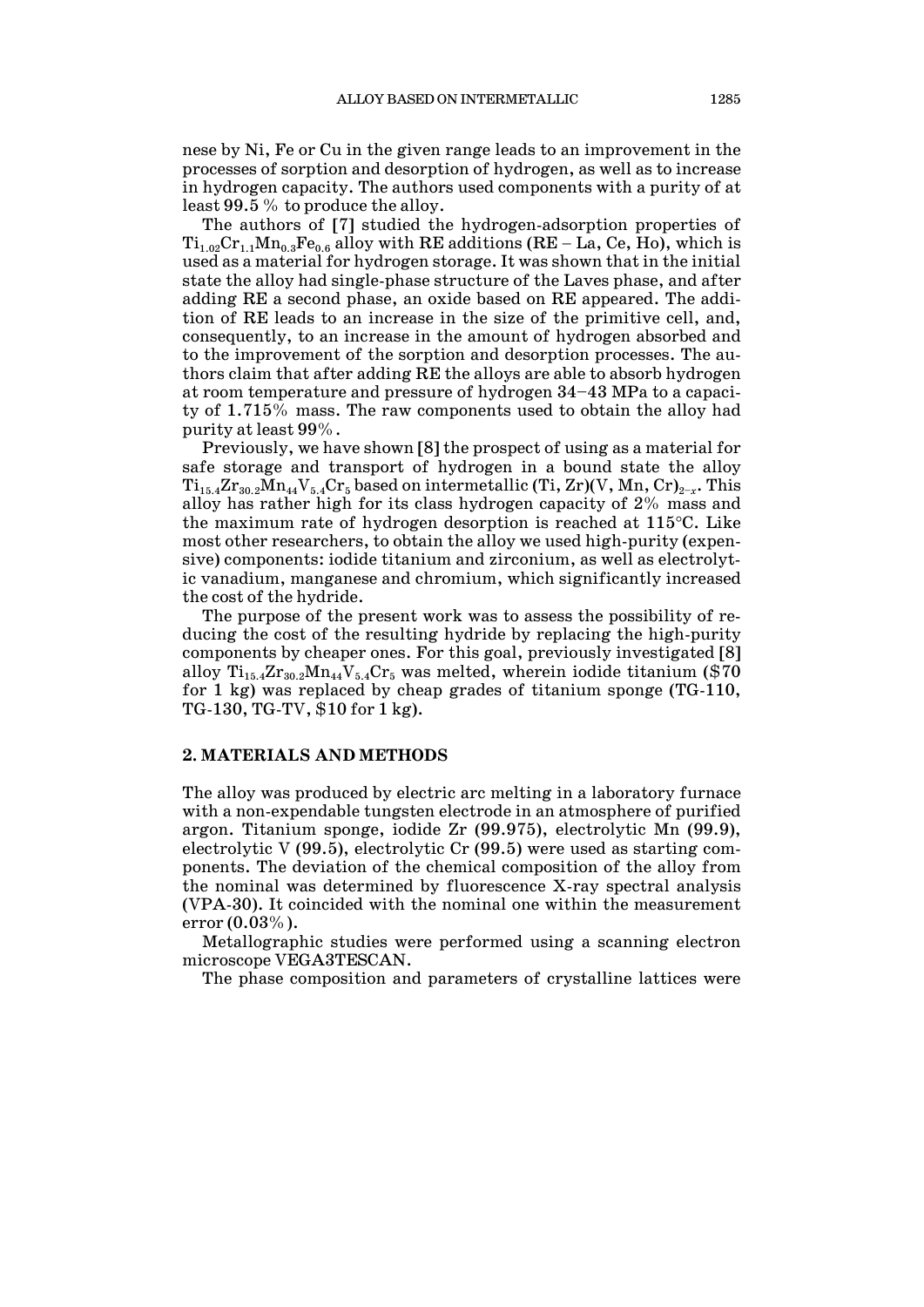determined by X-ray phase analysis at a DRON-3M diffractometer.

For the study of hydrogen adsorption properties, cast alloy was used in a monolithic state. The interaction of the alloy with hydrogen was studied by the Sievert's method at unit IVGM-2M [9] at room temperature and pressure of 0.21 MPa. The amount of absorbed hydrogen was determined by weighing with an accuracy of  $1.5 \cdot 10^{-5}$  g and calculated by changing the pressure in a closed volume. The studies on the desorption of hydrogen were carried out on an automated dilatometric complex (ADC) with a mass spectrometer [10].

### **3. RESULTS AND DISCUSSION**

Scanning electron microscopy showed that the complete replacement of iodide titanium by titanium sponge did not affect the structure of the alloy (Fig. 1). As in earlier work [8], the structure of the alloy comprised of coarse crystals of the intermetallic (Ti, Zr)(V, Mn, Cr)<sub>2-*x*</sub> (Laves phase) with faceted shape, with inclusions of b.c.c.-solid solution inside.

The presence of intermetallic (Ti, Zr)(V, Mn, Cr)<sub>2−*x*</sub> and traces of bccsolid solution was confirmed by the X-ray phase analysis method, which indicated the stability of the phase composition of the alloy (Table 1). As expected, two intermetallics (Ti, Zr)(V, Mn, Cr)<sub>2−*x*</sub> with different crystalline lattices (hexagonal C14 and cubic C15, Table 1) were



**Fig. 1.** The microstructure of the cast alloys  $Ti_{15.4}Zr_{30.2}Mn_{44}V_{5.4}Cr_5$ : *a*—iodide titanium, *b*—titanium sponge.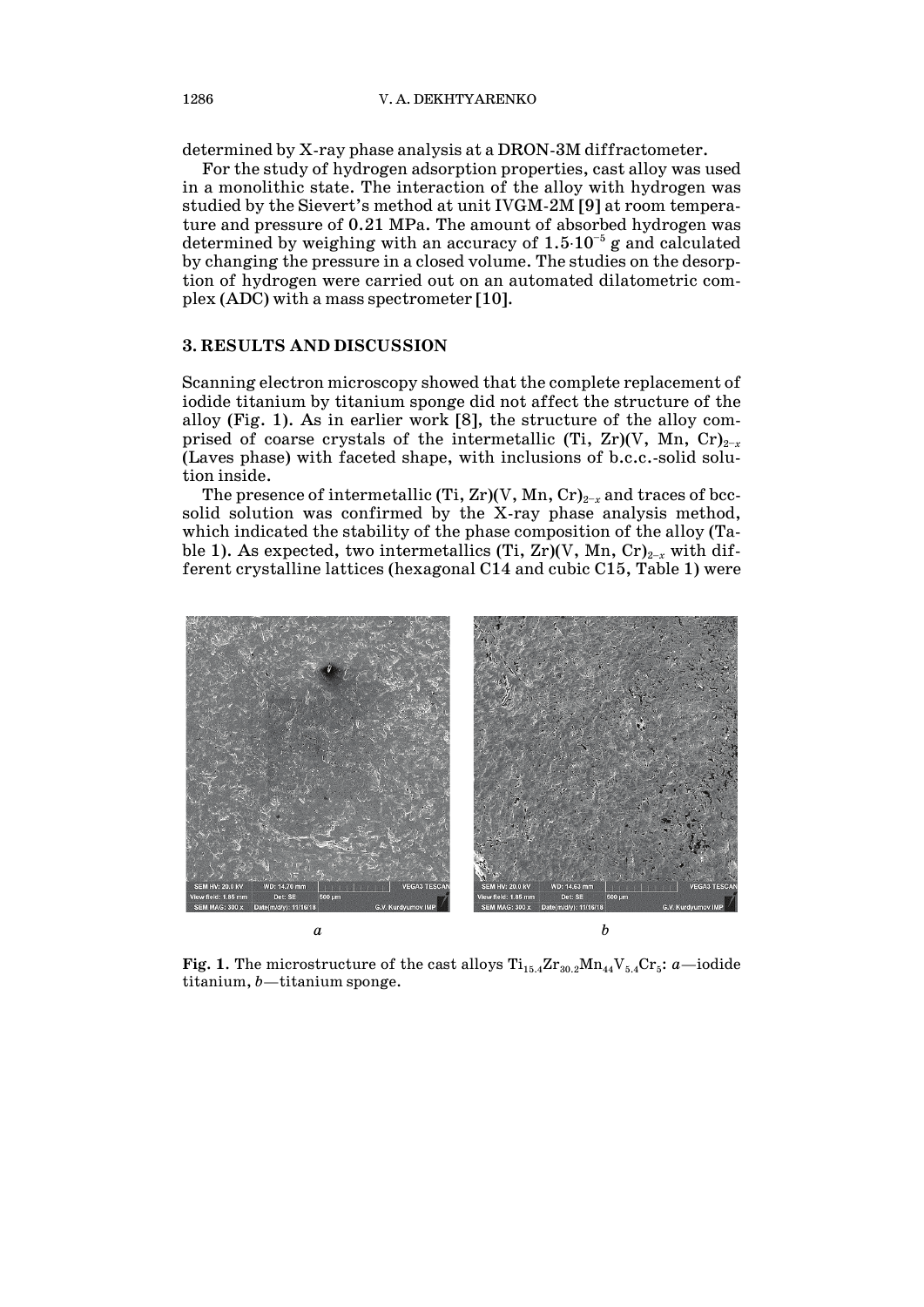| Alloy<br>$Ti_{15.4}Zr_{30.2}Mn_{44}V_{5.4}Cr_{5.4}$ | Parameters of crystalline lattice of phases<br>$\pm 0.0002$ (nm) |                                                     |              |                 |
|-----------------------------------------------------|------------------------------------------------------------------|-----------------------------------------------------|--------------|-----------------|
|                                                     | Initial                                                          |                                                     | Hydrogenated |                 |
|                                                     | C <sub>14</sub>                                                  | C <sub>15</sub>                                     | C14          | C <sub>15</sub> |
| Iodide Titanium [8]                                 | $c = 0.8367$                                                     | $a = 0.5093$ $a = 0.7203$ $a = 0.5491$ $a = 0.7665$ | $c = 0.9019$ |                 |
| Titanium sponge                                     | $c = 0.8334$                                                     | $a = 0.5073$ $a = 0.7188$ $a = 0.5489$ $a = 0.7776$ | $c = 0,9017$ |                 |

**TABLE 1.** The results of X-ray phase analysis of the initial and hydrogenated alloys.

present in the alloy. The presence of intermetallic compound (Ti,  $Zr$ )(V, Mn, Cr)<sub>2−*x*</sub> with a cubic lattice can be explained basing on the phase diagram of the Zr–Cr system [11]. In accordance with this diagram, a Laves phase with a hexagonal lattice, which exists up to a temperature of 1550°C, is formed from the liquid, and below there is a phase transformation during which a Laves phase with a cubic lattice is formed, which exists in equilibrium conditions at room temperature.

The process of interaction of the alloy with hydrogen was studied under the same hydrogenation parameters as for the alloy previously investigated (room temperature, pressure of hydrogen 0.21 MPa). The process of active absorption of hydrogen by the alloy obtained from titanium sponge started after two minutes (incubation period) of contact with the hydrogen-containing medium and lasted for five minutes, wherein the hydrogen capacity of 2.12% mass was achieved, and for the alloy obtained from iodide titanium it was 2.08% mass (Fig. 2). Subsequent exposure for 30 minutes did not result in renewal of the hydrogen absorption. When saturated with hydrogen, regardless of the initial state of titanium, the destruction of solid samples to the state of powder occurred. This occurred due to the high rate of hydrogenation at room temperature, so there was not enough time for relaxation of the stresses that arose upon hydrogen dissolving. Analysis of the obtained hydride showed that after the first hydrogenation, the size of powder particles varied from 1 to 100  $\mu$ m, while the largest amount of powder obtained had a size of  $22 \mu m$ .

According to the data of the X-ray phase analysis, hydrogenation of the alloy obtained from titanium in different starting conditions resulted in the formation of hydrides based on the original phases (Table 1, Fig. 3). As expected, during hydrogenation there was no change in the structure of the metal matrix, but only an isotropic increase in the volume of the primitive cell by 20% occurred, and the data obtained coincide with the results of [12]. Comparing the parameters of the crystalline lattice of the phases after hydrogenation (Table 1), it can be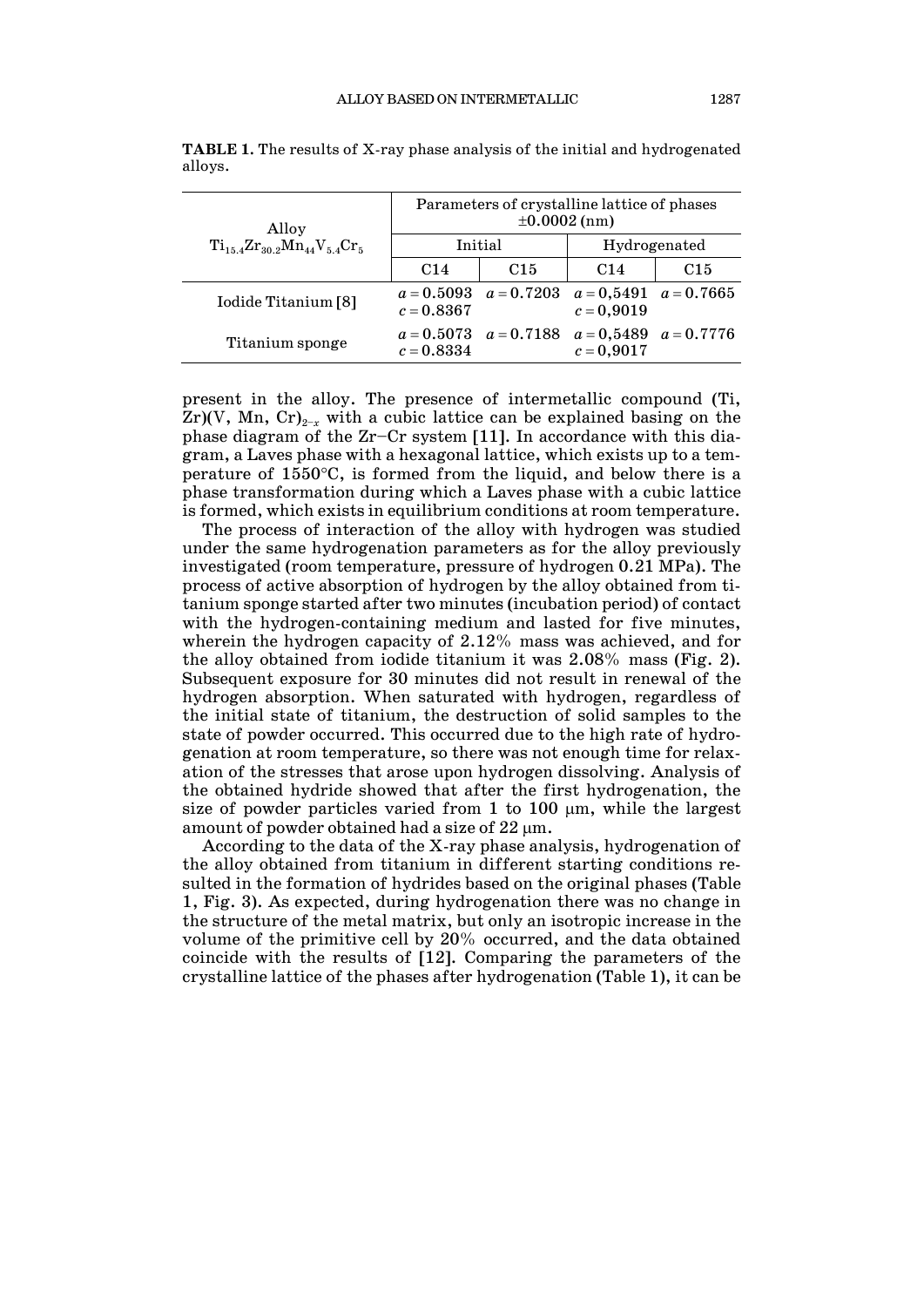

**Fig. 2**. Change of the concentration of hydrogen over time upon the first hydrogenation of the alloy: *a*—iodide titanium, *b*—titanium sponge.

suggested that the hydrogen capacity of the alloy obtained from titanium sponge increased due to the Laves phase of the C15 type.

According to the data presented in [13] for alloys with chromium, the process of decomposition of the obtained hydrides can be carried out without heating, at room temperature. It can be assumed that the difference between the parameters of the lattices of the C15-type Laves phase in the alloys after hydrogenation is explained by the different amounts of desorbed hydrogen at room temperature and atmospheric pressure.

The process of hydrogen release at an initial pressure of  $4·10<sup>-3</sup>$  Pa from hydrogenation products obtained by saturation of the alloy with hydrogen, regardless of the initial state of titanium, started at room temperature, while it is possible to remove no more than 4% of the absorbed hydrogen. The renewal of the process of hydrogen release by alloys was possible only under heating (Fig. 4), and the maximum rate of hydrogen release was achieved at a temperature of 115–120°C, where in full desorption occurred at 300–320°C.

After the sorption-desorption cycle, the alloy, irrespective of the initial state of titanium, had an activated surface, and therefore, the subsequent sorption of hydrogen occurred at room temperature and the same pressure (0.21 MPa) starting from the first seconds of contact with the hydrogen-containing medium. The reduction of the incubation period after the sorption-desorption cycle from minutes to seconds can be explained by the following factors. Firstly, the destruction of the monolithic sample to the state of the powder occurred, at the ex-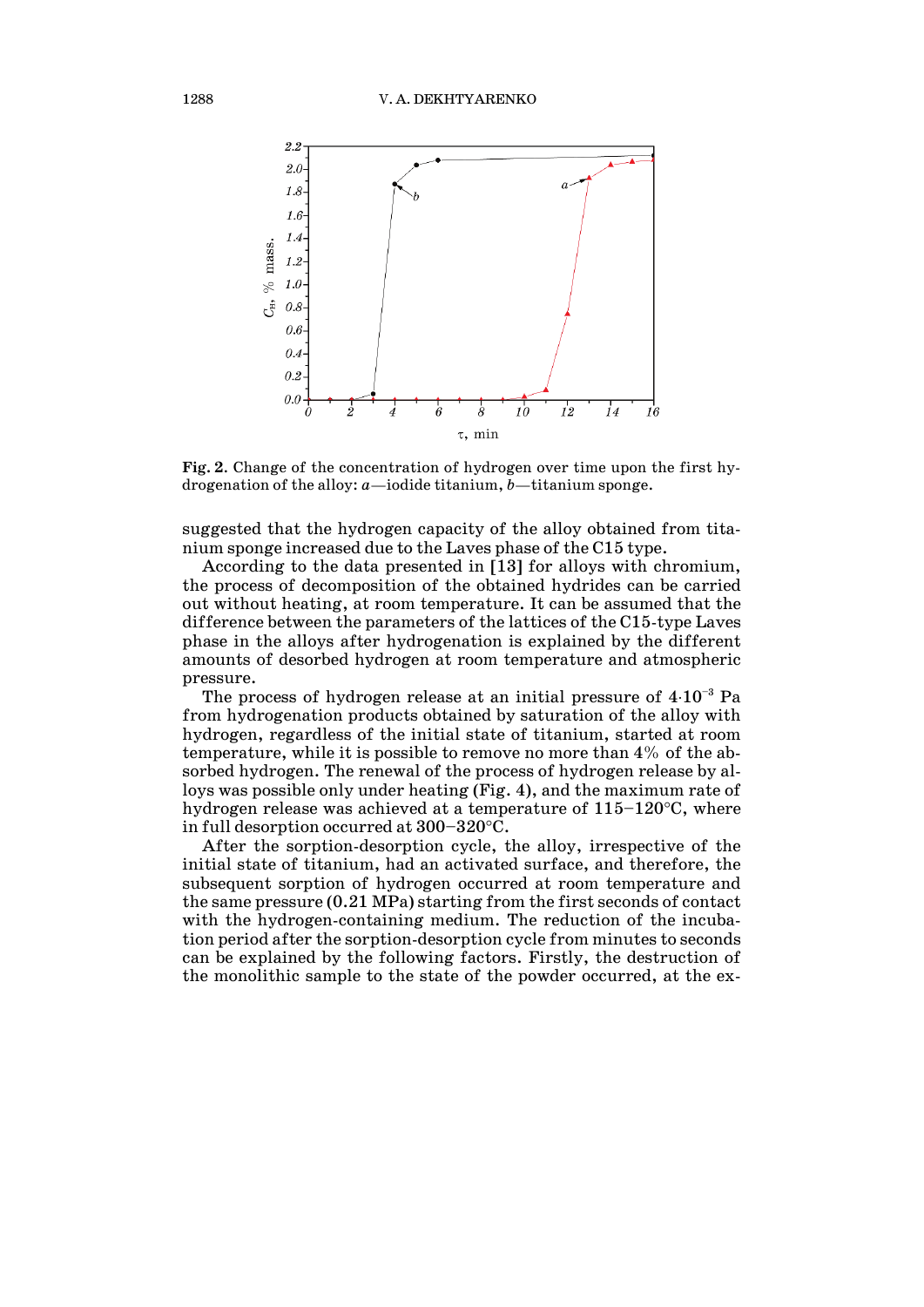

**Fig. 3**. Hydrogenated alloy diffraction pattern.



**Fig. 4**. Dependence of the intensity of hydrogen release from temperature: *a* iodide titanium, *b*—titanium sponge.

pense of which the reaction surface for the dissociation of hydrogen molecule increased, and secondly, the decrease in the concentration of oxygen on the surface of the particles as a result of its interaction with released atomized hydrogen.

#### **4. CONCLUSION**

The complete replacement of titanium iodide by sponge does not affect the structure, phase composition and hydrogen sorption-desorption properties of  $Ti_{15.4}Zr_{30.2}Mn_{44}V_{5.4}Cr_5$  alloy.